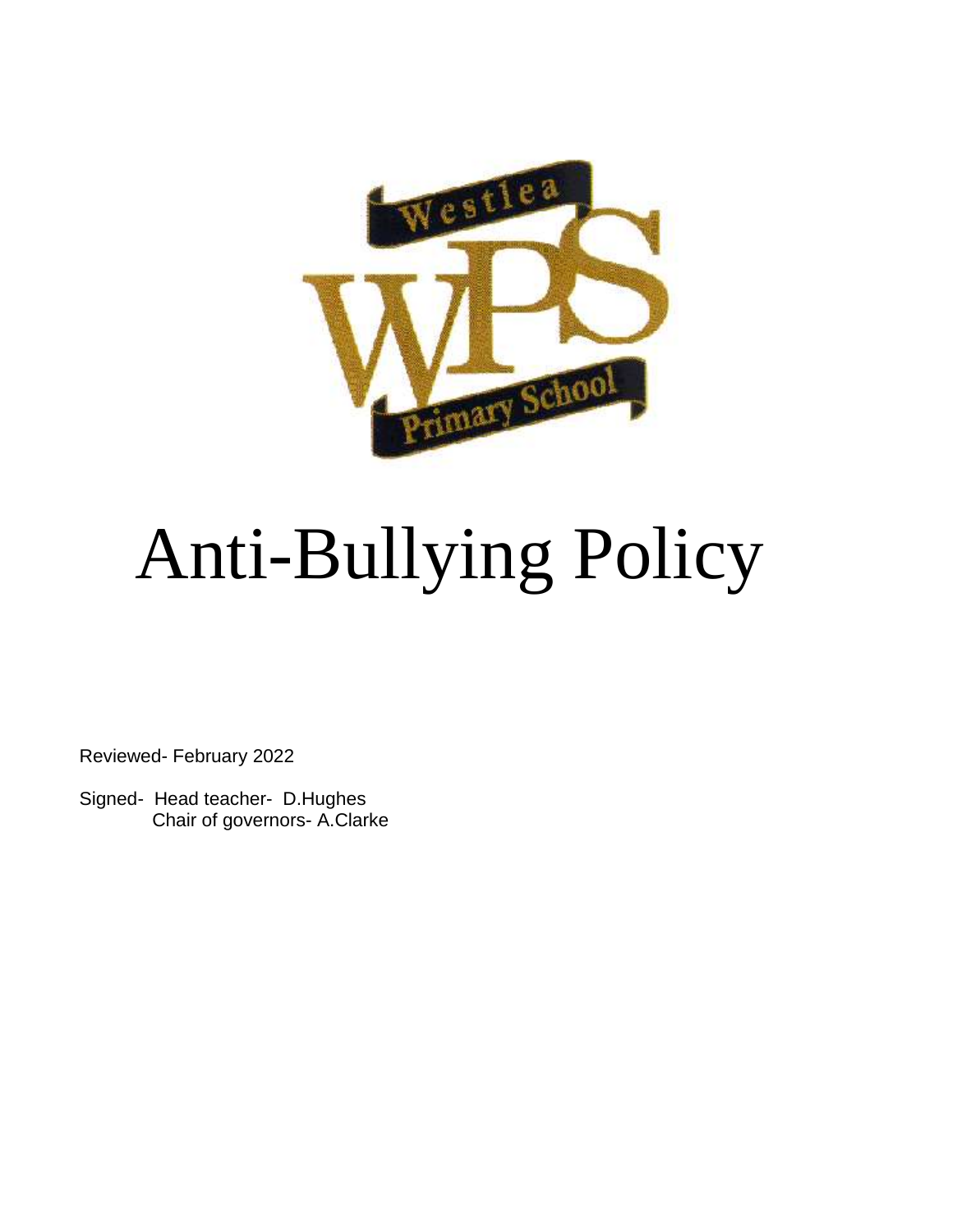# **Anti-Bullying**

We believe this policy relates to the following legislation:

- Children Act 1989
- School Standards and Framework Act 1998
- Education Act 2002
- Education and Inspections Act 2006
- **Equality Act 2010**
- Education Act 2011

The following documentation is also related to this policy:

- Action on Bullying (Estyn 2014)
- **E** Bullying: Effective Action in Secondary Schools (Ofsted)
- Cyberbullying: Supporting School Staff (DCSF)
- No Place for Bullying (Ofsted 2012)
- Preventing and Tackling Bullying Advice for School Leaders, Staff and Governing Bodies (DfE)
- Safe from Bullying: Guidance for Local Authorities and Other Strategic Leaders on Reducing Bullying in the Community (DCSF)

We acknowledge the School Standards and Framework Act 1998 that clearly states that all maintained schools must have in place an Anti-Bullying Policy that outlines procedures in order to prevent bullying among pupils.

We have a duty of care to protect pupils from bullying as part of our responsibility to provide a safe, secure, caring and friendly school environment for all the children in order to protect them from those who wish to deliberately hurt them either physically or emotionally. We believe all our safeguarding procedures are in line with Sections 3(5) and 87(1) of the Children Act 1989 and Section 157 of the Education Act 2002 and that we promote the welfare of all children in our care.

'There are many definitions of bullying, but most consider it to be:

- **E** deliberately hurtful (including aggression);
- repeated often over a period of time, while recognising that even a one-off incident can leave a learner traumatised and nervous of future recurrence; and
- difficult for victims to defend themselves against. (Respecting Others: Anti-Bullying Overview (Welsh Government 2011)

We believe bullying takes many forms such as physical, verbal, social exclusion and the misuse of mobile phones and Internet social networking websites. It is our duty to look out for all signs of bullying and to take the appropriate action to stop it. We will deal with all incidents of alleged bullying.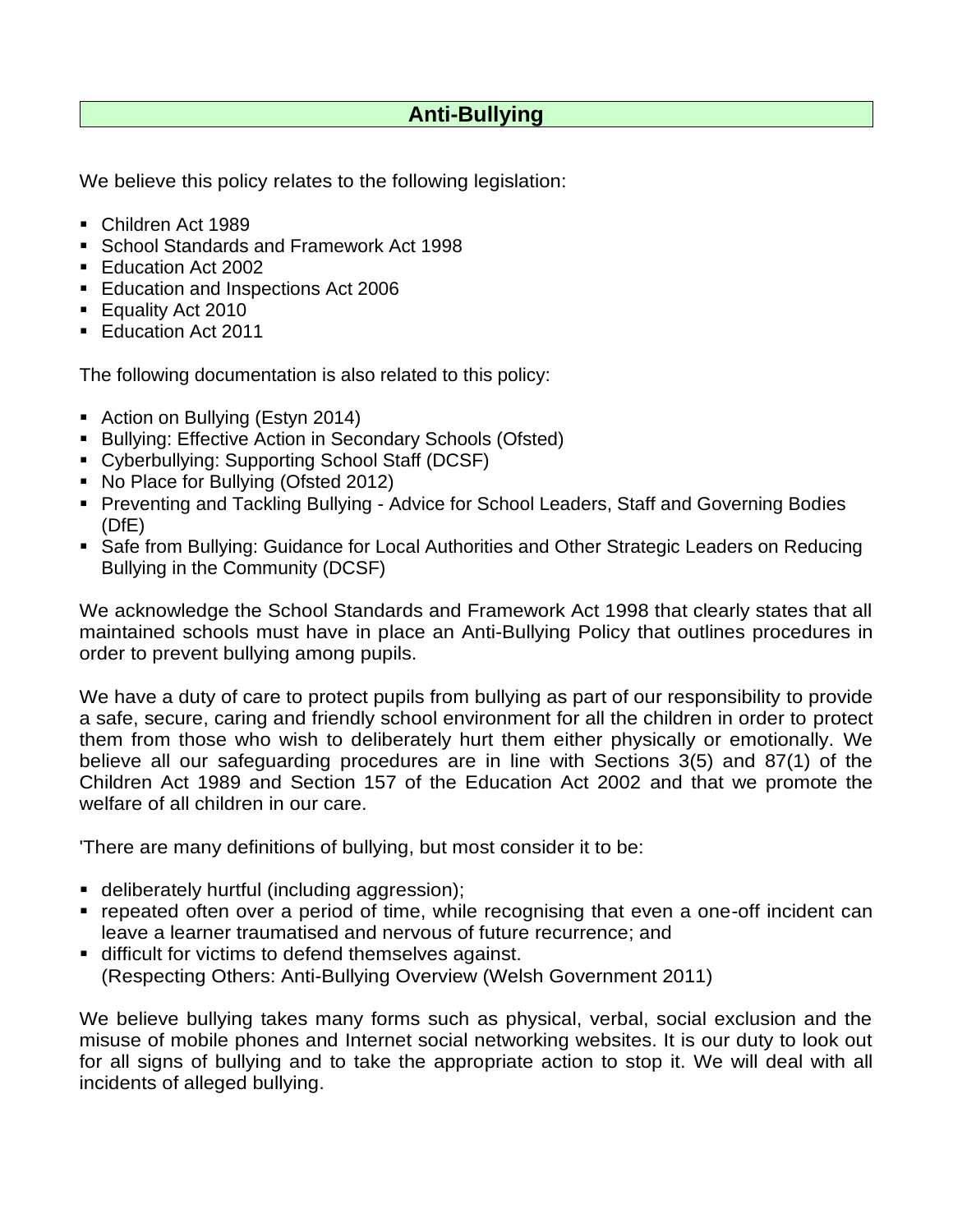We believe it is our moral and legal duty to protect transgender pupils and school personnel from all forms of transphobic bullying and to educate all pupils about the important role that transgender people play in society. All forms of homophobic and transphobic bullying must be challenged, dealt with and recorded.

We believe by creating a safe, secure and caring school environment we will encourage all pupils to report any incident of bullying to a member of the school personnel.

Under no circumstances will we tolerate any form of bullying and all incidents of bullying will be dealt with promptly and effectively as we wish to promote the wellbeing of all pupils.

We wish to work closely with the School Council and to hear their views and opinions as we acknowledge and support Article 12 of the United Nations Convention on the Rights of the Child that children should be encouraged to form and to express their views.

We as a school community have a commitment to promote equality. Therefore, an equality impact assessment has been undertaken and we believe this policy is in line with the Equality Act 2010.

We believe it is essential that this policy clearly identifies and outlines the roles and responsibilities of all those involved in the procedures and arrangements that is connected with this policy.

#### **Aims & Objectives**

- To protect pupils from bullying as part of our responsibility to provide a safe, secure, caring and friendly school environment for all children.
- To look out for all signs of bullying and to take the appropriate action to stop it.
- To develop a school environment that is both safe and secure for all pupils.
- To have in place established systems that will deal with incidents of bullying.
- To develop confident children who will notify staff of any incident of bullying.
- To inform everyone connected with the school of the school's anti-bullying policy.
- To work with other schools to share good practice in order to improve this policy.

#### **Responsibility for the Policy and Procedure**

#### **Role of the Governing Body**

The Governing Body will not condone any bullying and has:

- **Example 2** delegated powers and responsibilities to the Head teacher to eliminate all forms of bullying, to keep records of all incidents of bullying and the different types of bullying;
- delegated powers and responsibilities to the Headteacher to ensure all school personnel and visitors to the school are aware of and comply with this policy;
- responsibility for ensuring that the school complies with all equalities legislation;
- nominated a governor (Chair) to ensure that appropriate action will be taken to deal with all prejudice related incidents or incidents which are a breach of this policy;
- responsibility for ensuring funding is in place to support this policy;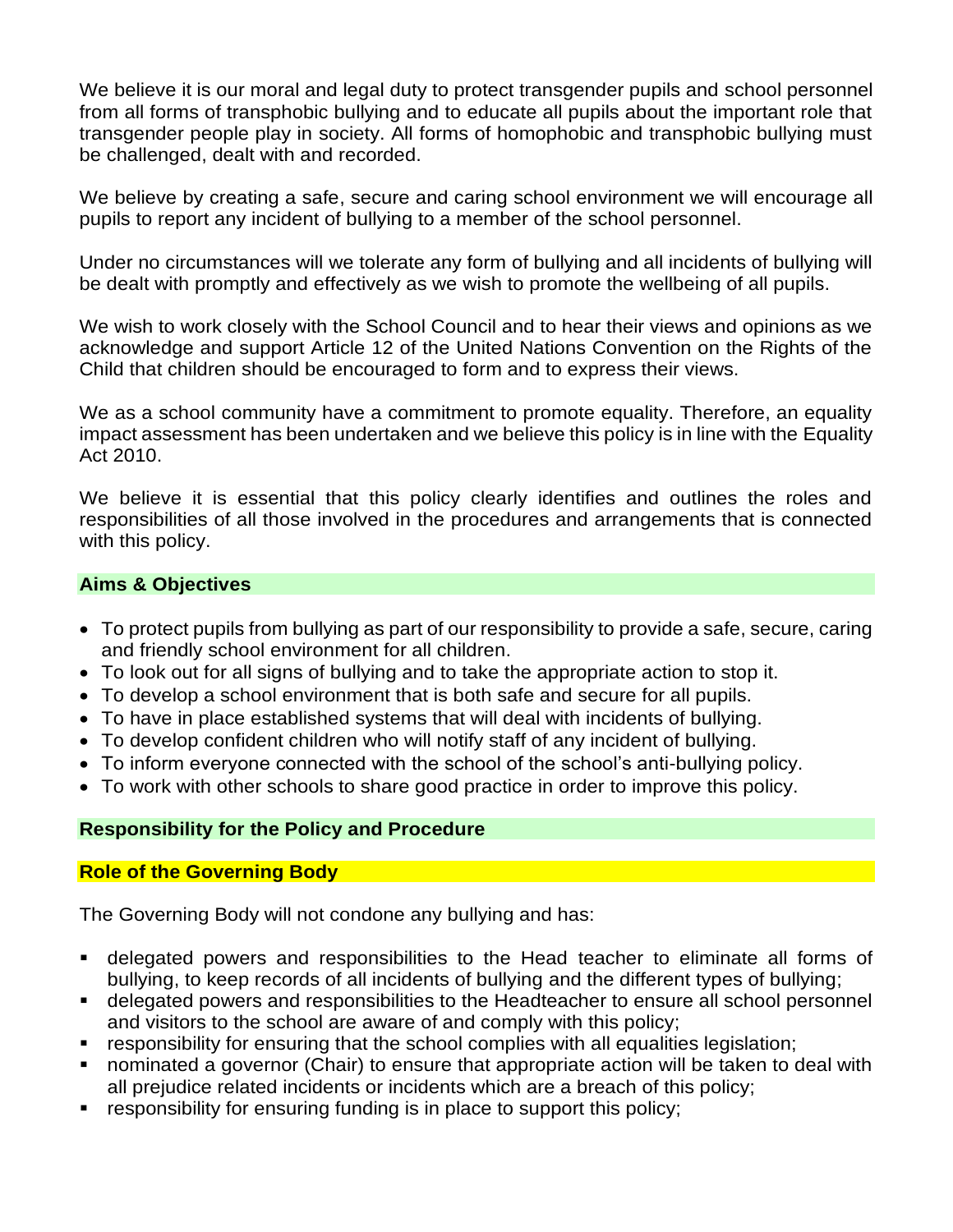- **EX FE** responsibility for ensuring this policy and all policies are maintained and updated regularly;
- **EXP** responsibility for ensuring all policies are made available to parents;
- nominated a link governor to visit the school regularly, to liaise with the Headteacher and to report back to the Governing Body;
- responsibility for the effective implementation, monitoring and evaluation of this policy

#### **Role of the Headteacher**

Under Section 157 of the Education and Inspections Act 2006 the Headteacher has a duty to encourage good behaviour, the respect for others and to prevent all forms of bullying among pupils.

Therefore, the Headteacher will:

- **•** implement this policy;
- ensure that all school personnel are aware of the policy;
- work to create a safe, secure, caring and friendly school environment for all the children;
- ensure school personnel have a clear understanding of the extent and nature of bullying that may take place in school;
- **E** ensure that personal and social education curriculum and the religious education curriculum helps to deal with anti-bullying;
- investigate all reported incidents of bullying;
- ensure that all pupils understand that bullying is wrong;
- ensure that all parents aware of this policy and that we do not tolerate bullying;
- raise awareness of bullying with pupils, parents, school personnel and governors on the grounds of protected characteristics;
- consult with pupils and parents to identify the extent and nature of bullying in the school;
- **.** inform parents of any incident of bullying and how it has been dealt with;
- ensure school personnel report and record incidents of bullying;
- keep records of all incidents of bullying;
- use records of incidents effectively to track pupils through school;
- keep records in a central log in order to build up a picture of concerns of individual pupils and in identifying patterns of behaviour;
- discuss with the school council:
	- $\triangleright$  A definition for bullying.
	- $\triangleright$  Are pupils aware of this policy?
	- $\triangleright$  How can bullying be effectively dealt with?
	- How good are school personnel in dealing with incidents of bullying?
	- ➢ How good are school personnel in identifying the symptoms of bullying amongst pupils?
- support any pupil who has been bullied;
- **E** encourage any bully to change their behaviour;
- **.** impose sanctions on any pupil who continues to bully;
- consider permanent exclusion in the most serious incidents of bullying;
- make effective use of relevant research and information to improve this policy;
- work closely with external agencies to support pupils who experience bullying;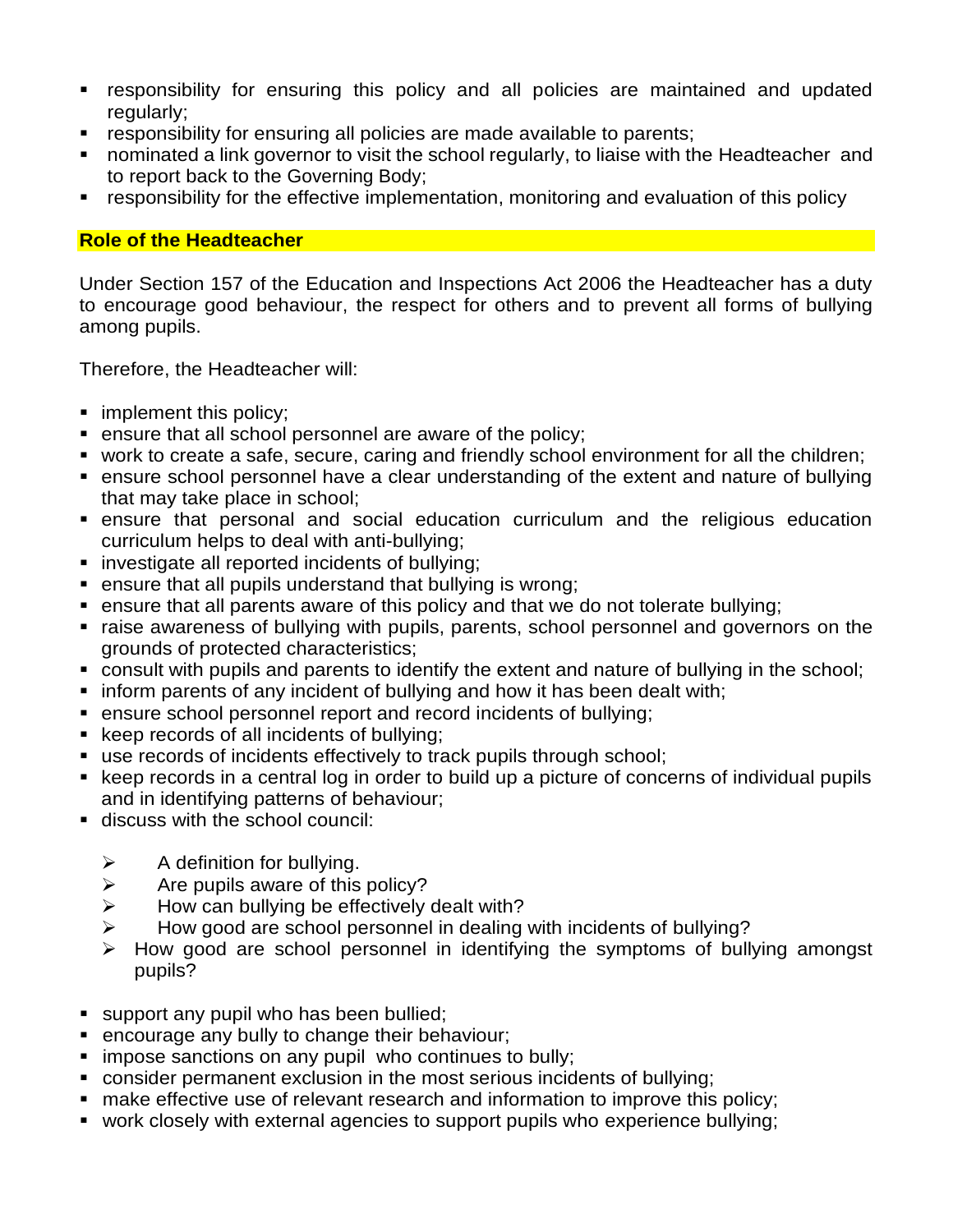- ensure effective supervision is in place between lessons, break times and lunchtimes;
- work with the wider community to deal with bullying that takes place outside school;
- **.** deal with any form of bullying that takes place to and from school;
- **•** proactively work with the police, parents/carers and the local community to help reduce local tensions;
- work closely with the link governor;
- **•** provide leadership and vision in respect of equality;
- **•** provide quidance, support and training to all staff:
- monitor the effectiveness of this policy by monitoring:
	- $\triangleright$  the number of recorded incidents in an academic year;
	- $\triangleright$  the types of bullying that occur in an academic year;
	- $\triangleright$  how swiftly incidents of bullying are dealt with
- report termly the number of incidents of bullying and the outcomes to the Governing Body;
- annually report to the Governing Body on the success and development of this policy

### **Role of the Senior Leaders**

Senior Leaders will:

- lead the development of this policy and all linked polices throughout the school;
- work closely with the Headteacher and the nominated governor;
- provide guidance and support to all school personnel to understand the signs or behaviour of someone being bullied;
- work with children to determine those parts of the school where they do not feel safe;
- have in place good systems at playtime and lunchtime to reduce the risk of bullying such as:
	- ➢ friendship stops
	- $\triangleright$  playground buddies
	- $\triangleright$  peer mentors
	- $\triangleright$  safe places for vulnerable groups
- organise an anti-bullying week;
- **•** plan age-appropriate opportunities in the curriculum to discuss issues related to the protected characteristics;
- build pupils' resilience to bullying;
- **develop sessions to provide children with opportunities to discuss equality and diversity;**
- ensure good arrangements are in place for pupils transferring from the primary to the secondary phase;
- work closely with external agencies to support pupils who experience bullying;
- collaboratively work with other schools to identify common issues related to the protected characteristics;
- display posters of national and local help lines and where help is available in school;
- make effective use of relevant research and information to improve this policy;
- keep up to date with new developments and resources;
- **•** provide training for all staff on induction and when the need arises;
- help counsel children who have been bullied and those who use bullying behaviour;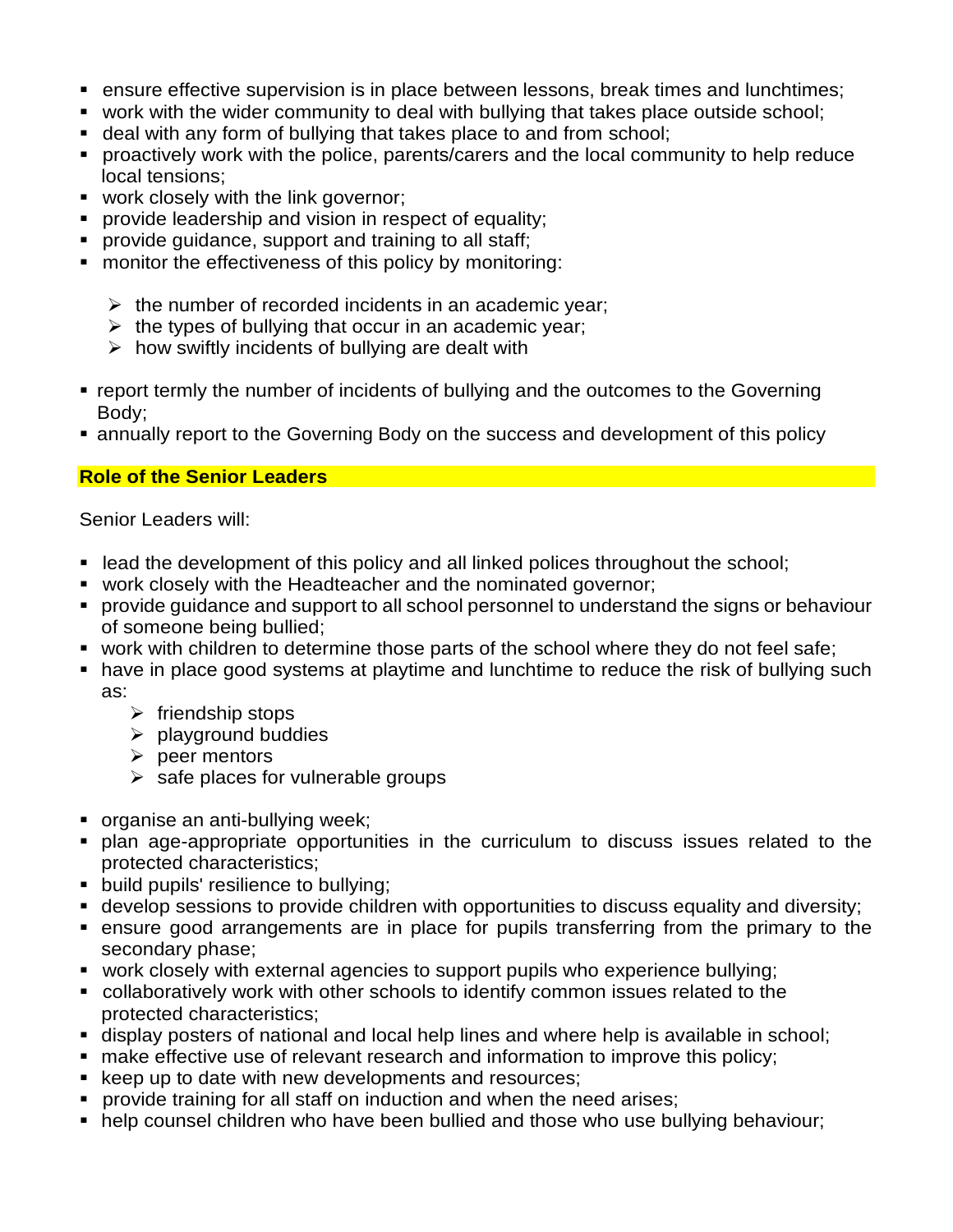**•** review and monitor;

#### **Role of the Nominated Governor (Chair)**

The Nominated Governor will:

- work closely with the Head teacher;
- ensure this policy and other linked policies are up to date;
- ensure that everyone connected with the school is aware of this policy;
- **E** attend training related to this policy;
- report to the Governing Body every term;
- **Examble 1** annually report to the Governing Body on the success and development of this policy

#### **Role of School Personnel**

School personnel will:

- comply with this policy;
- be aware of all other linked policies;
- be aware of the signs of bullying in order to prevent bullying taking place;
- report all incidents of bullying;
- investigate all reported incidents of bullying;
- **E** take all forms of bullying seriously;
- make sure that all pupils know what to do if they are bullied;
- **Exerche reported in any incidents of bullying to any member of the school** personnel;
- support any pupil who has been bullied;
- raise awareness of the wrongs of bullying through personal and social education and religious education;
- use preventative strategies such as circle time and buddy systems;
- undertake the appropriate training;
- **E** implement the school's equalities policy and schemes;
- report and deal with all incidents of discrimination;
- attend appropriate training sessions on equality;
- report any concerns they have on any aspect of the school community.

#### **Role of Pupils**

Pupils must:

- be aware of and comply with this policy;
- **•** report if they are being bullied;
- **•** report if they see someone being bullied;
- **E** discuss ways of preventing bullying through the school council;
- follow the following instructions if they are bullied:
	- $\triangleright$  get away from the situation as quickly as you can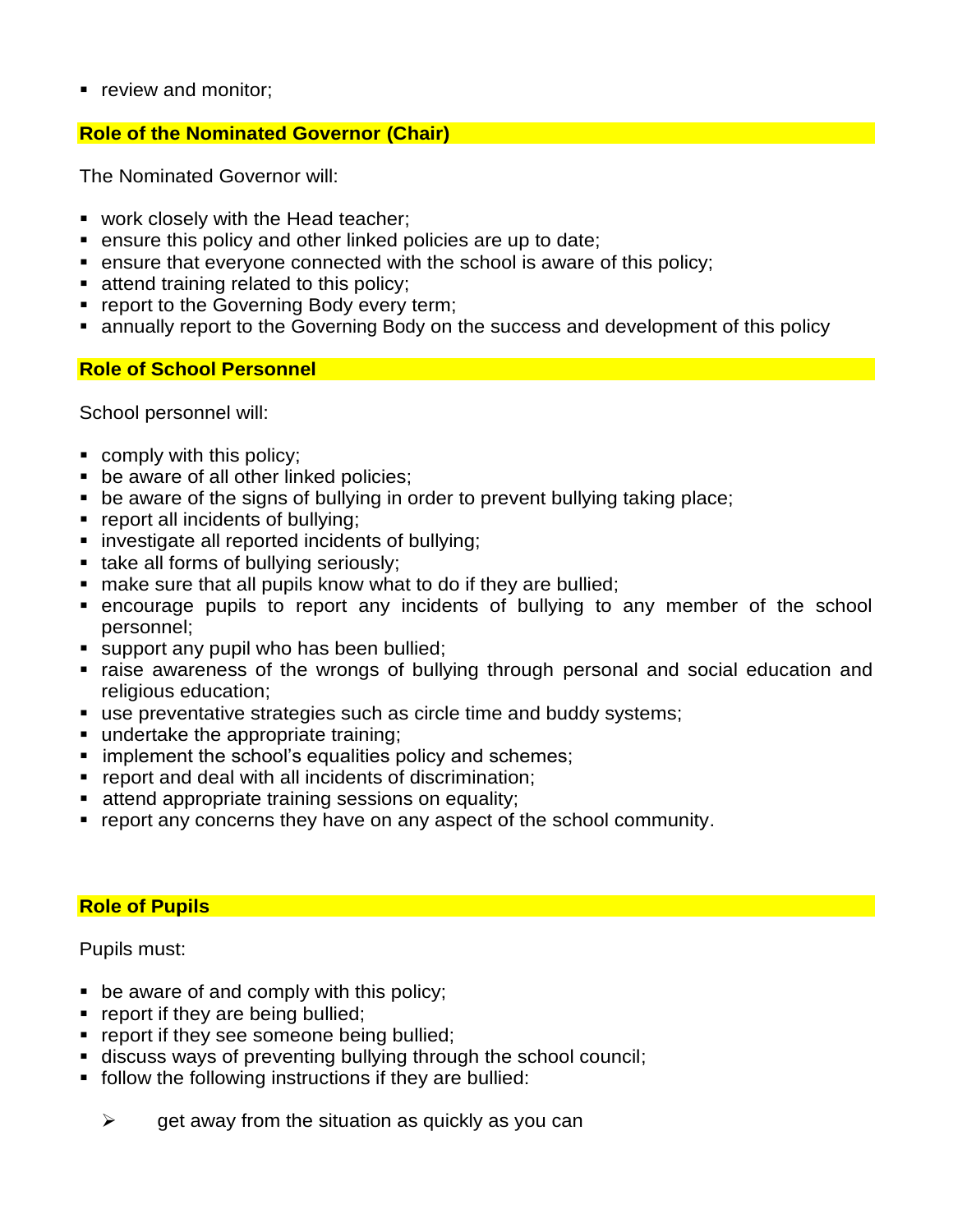- $\triangleright$  report what happened to you to one of the school personnel by telling them:
	- what has happened to you
	- how you feel
	- if you have been bullied before
	- who bullied you
	- where the incident happened
	- when it happened
- $\triangleright$  make sure that your report is dealt with and who you told
- $\triangleright$  tell your parents or another family member
- $\triangleright$  ask for counselling if you are really upset
- treat others, their work and equipment with respect;
- talk to others without shouting and will use language which is neither abusive nor offensive;
- support the school Code of Conduct and guidance necessary to ensure the smooth running of the school;
- **E** liaise with the school council:
- take part in questionnaires and surveys.

### **Role of the School Council**

The School Council will be involved in:

- agreeing a definition for bullying,
- **Example 3** discussing improvements to this policy during the school year;
- organising surveys to gauge the thoughts of all pupils;
- **EXECT** reviewing the effectiveness of this policy.

### **Role of Parents**

Parents must:

- be aware of and support this policy;
- report to the school any concerns they have of their child being bullied;
- be assured that the school will deal with all incidents of bullying;
- be assured that they will be informed of incidents and will be involved in discussions;
- be asked to take part periodic surveys conducted by the school;
- support the school Code of Conduct and guidance necessary to ensure smooth running of the school.

### **Training for School Personnel**

All school personnel:

- **.** have equal chances of training, career development and promotion
- receive training on this policy on induction which specifically covers:
	- $\triangleright$  What is bullying?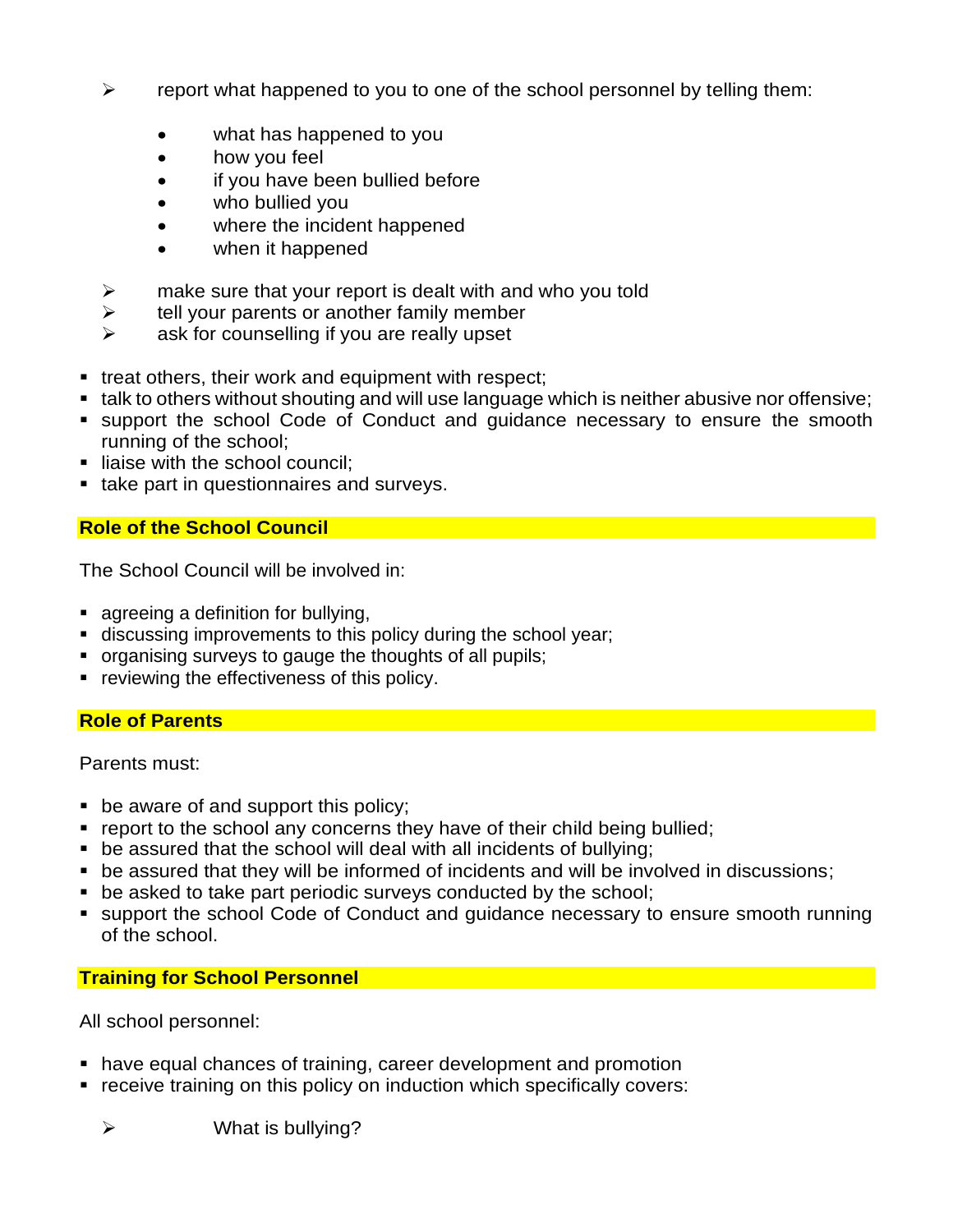- $\triangleright$  How to identify, prevent and manage bullying.
- ➢ Types of bullying such as Cyberbullying, bullying, bullying of children with special educational needs, homophobic bullying and bullying around race, religion and culture.
- $\triangleright$  Recognising bullying.
- ➢ Anti-bullying strategies.
- $\triangleright$  How to deal with a bullying incident.
- → Counselling the bullied and the bullies.<br>
→ Anti-bullying week.<br>
→ Tackling Homophobia
- ➢ Anti-bullying week.
- ➢ Tackling Homophobia
- $\triangleright$  Building pupils resilience to bullying.
- ➢ Working and co-operating with parents and carers
- receive periodic training so that they are kept up to date with new information
- receive equal opportunities training on induction in order to improve their understanding of the Equality Act 2010 and its implications

## **Records**

- Records will be kept in a uniform and systematic way.
- All reported incidents of bullying are investigated, dealt with and recorded.
- Records will be kept of all incidents as well as specific types of bullying and their outcomes.
- Records of incidents will be used to effectively track pupils through school;
- Records will be kept in a central log in order to build up a picture of concerns of individual pupils and in identifying patterns of behaviour;
- Parents are informed of all events and what actions have been taken.

# **Counselling**

- Counselling and support mechanisms are in place to help those who have been bullied.
- All perpetrators of bullying are given time to discuss why they have bullied and why their actions were wrong.

# **Raising Awareness of this Policy**

We will raise awareness of this policy via:

- the School Prospectus
- the school website
- the Staff Handbook
- meetings with parents such as introductory, transition, parent-teacher consultations and periodic curriculum workshops
- school events
- meetings with school personnel
- communications with home such as weekly newsletters and of end of half term newsletters
- reports such as annual report to parents and Headteacher reports to the Governing Body
- information displays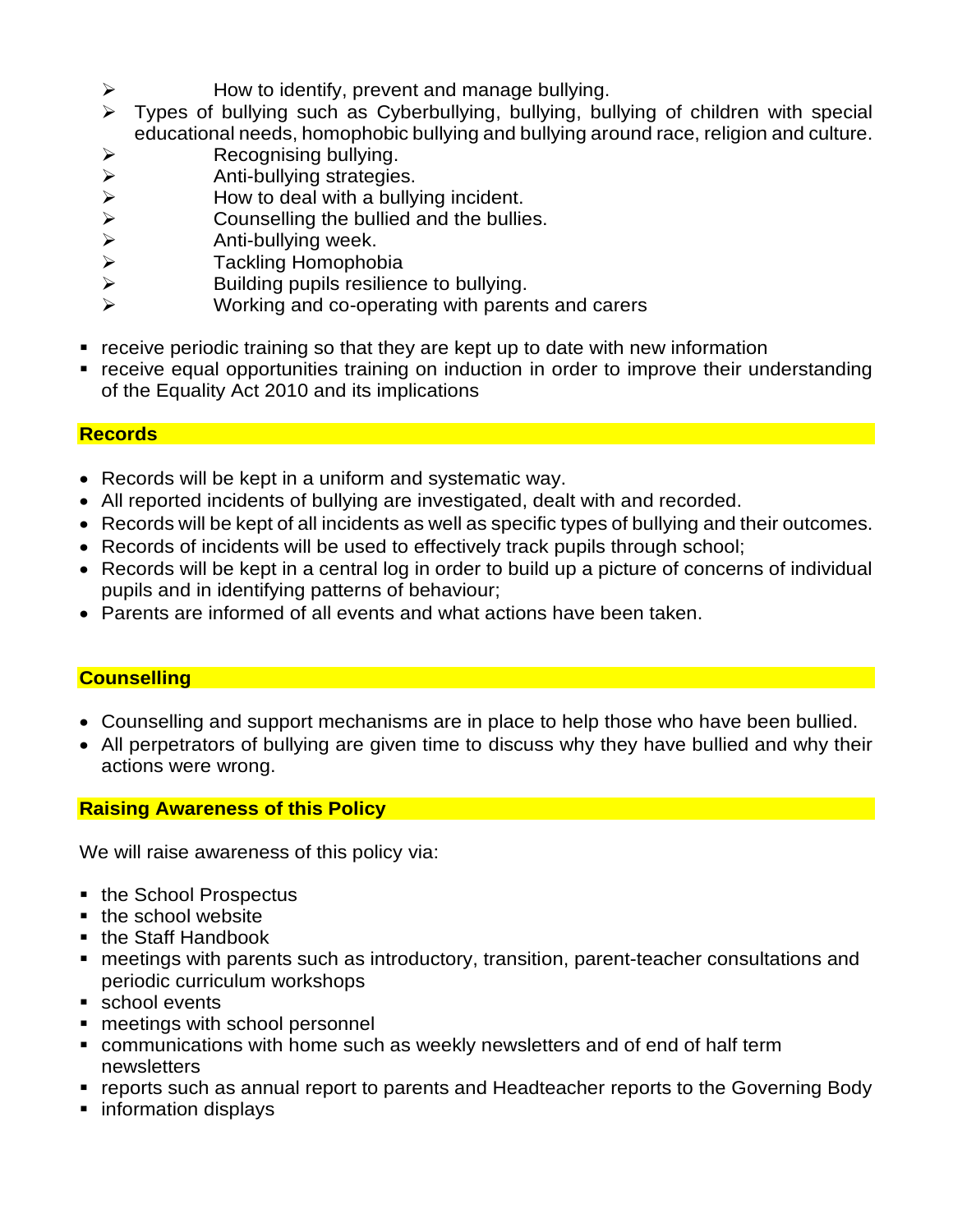#### **Equality Impact Assessment**

Under the Equality Act 2010 we have a duty not to discriminate against people on the basis of their age, disability, gender, gender identity, pregnancy or maternity, race, religion or belief and sexual orientation.

This policy has been equality impact assessed and we believe that it is in line with the Equality Act 2010 as it is fair, it does not prioritise or disadvantage any pupil and it helps to promote equality at this school.

#### **Monitoring the Effectiveness of the Policy**

The practical application of this policy will be reviewed annually or when the need arises by the Headteacher and the nominated governor.

A statement of the policy's effectiveness and the necessary recommendations for improvement will be presented to the Governing Body for further discussion and endorsement. (See Policy Evaluation)

#### **Linked Policies**

| <b>Pupil Behaviour &amp; Discipline</b> | • Safeguarding and Child Protection |
|-----------------------------------------|-------------------------------------|
| Anti-Cyber Bullying                     | Internet Social Networking Websites |
| Acceptable Internet Use Agreement       |                                     |

| Headteacher:                               | D.Hughes | Date: | February 2022 |  |  |  |  |
|--------------------------------------------|----------|-------|---------------|--|--|--|--|
| <b>Chair of Governing Body:</b>   A.Clarke |          | Date: | February 2022 |  |  |  |  |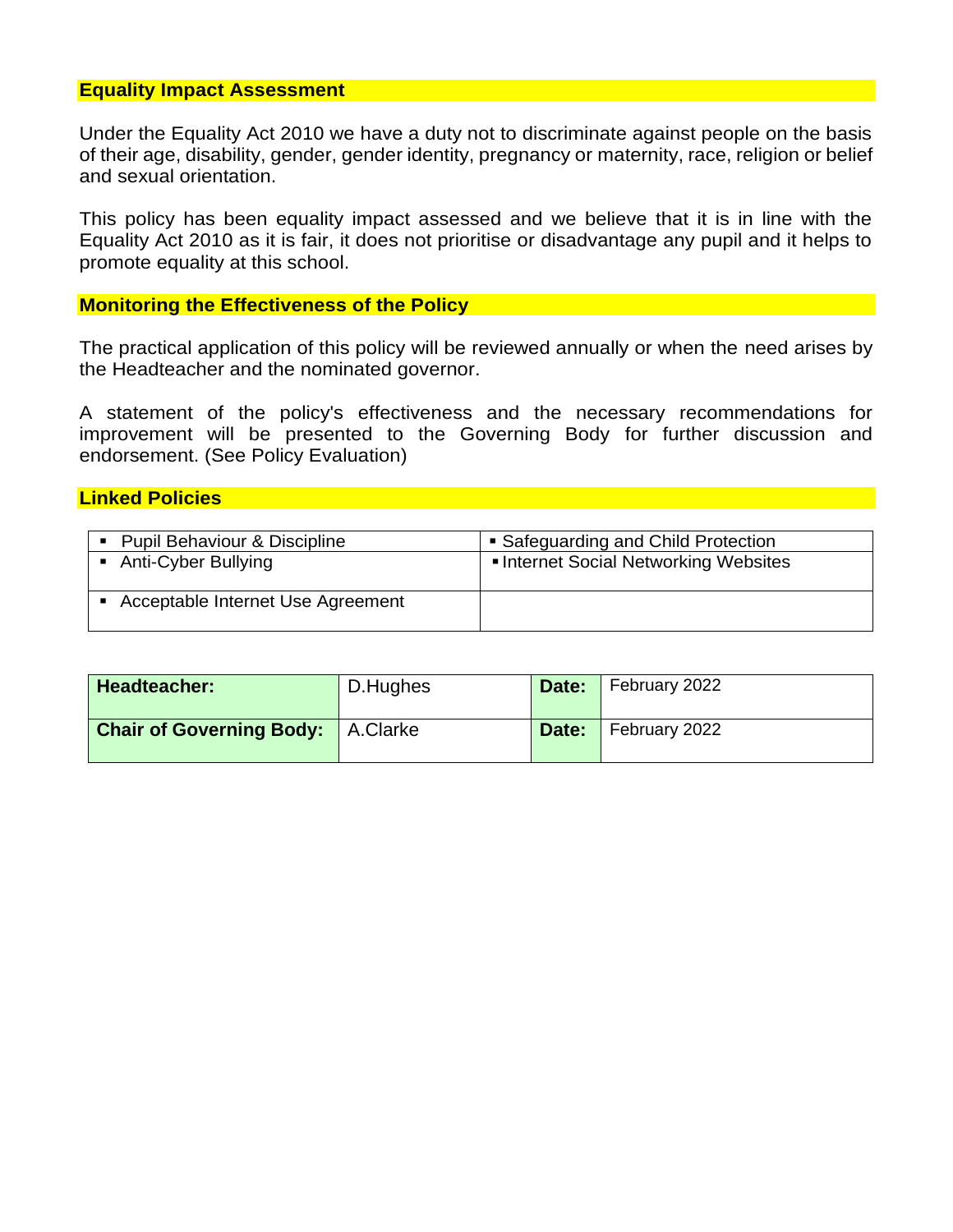# **Initial Equality Impact Assessment**

| <b>Policy Title</b>  | The aim(s) of this policy | Existing policy $(\checkmark)$ | New/Proposed Policy $(\checkmark)$ | Updated Policy (√ |
|----------------------|---------------------------|--------------------------------|------------------------------------|-------------------|
| <b>Anti-Bullying</b> |                           |                                |                                    |                   |

| This policy affects or is likely<br>to affect the following | <b>Pupils</b> | <b>School Personnel</b> | <b>Parents/carers</b> | <b>Governors</b> | <b>School Volunteers</b> | <b>School Visitors</b> | <b>Wider School Community</b> |  |  |
|-------------------------------------------------------------|---------------|-------------------------|-----------------------|------------------|--------------------------|------------------------|-------------------------------|--|--|
| members of the school                                       |               |                         |                       |                  |                          |                        |                               |  |  |
| community $(\checkmark)$                                    |               |                         |                       |                  |                          |                        |                               |  |  |

| <b>Question</b>                                                                       | <b>Equality Groups</b> |    |                   |                   |                   |                              |                                     |               |                                  |  |                                  |           |              | <b>Conclusion</b>                |           |                       |                              |           |                                              |                              |           |   |                                                                           |             |                                              |                          |
|---------------------------------------------------------------------------------------|------------------------|----|-------------------|-------------------|-------------------|------------------------------|-------------------------------------|---------------|----------------------------------|--|----------------------------------|-----------|--------------|----------------------------------|-----------|-----------------------|------------------------------|-----------|----------------------------------------------|------------------------------|-----------|---|---------------------------------------------------------------------------|-------------|----------------------------------------------|--------------------------|
| Does or could<br>this policy have<br>a negative<br>impact on any of<br>the following? | Age                    |    |                   | <b>Disability</b> |                   |                              | <b>Gender</b><br>Gender<br>identity |               |                                  |  | <b>Pregnancy or</b><br>maternity |           |              | Race                             |           |                       | <b>Religion or</b><br>belief |           |                                              | <b>Sexual</b><br>orientation |           |   | Undertake a full<br><b>EIA if the answer</b><br>is 'yes' or 'not<br>sure' |             |                                              |                          |
|                                                                                       |                        | N. | <b>NS</b>         |                   | N                 | <b>NS</b>                    |                                     | N.            | <b>NS</b>                        |  | N.                               | <b>NS</b> |              | N.                               | <b>NS</b> |                       | $\mathbf N$                  | <b>NS</b> |                                              | N                            | <b>NS</b> |   | N                                                                         | <b>NS</b>   | <b>Yes</b>                                   | <b>No</b>                |
|                                                                                       |                        | ✔  |                   |                   | $\checkmark$      |                              |                                     |               |                                  |  | ✓                                |           |              |                                  |           |                       | $\checkmark$                 |           |                                              | $\checkmark$                 |           |   |                                                                           |             |                                              | ✔                        |
| Does or could<br>this policy help<br>promote equality<br>for any of the<br>following? | Age                    |    | <b>Disability</b> |                   |                   | Gender<br>Gender<br>identity |                                     |               | <b>Pregnancy or</b><br>maternity |  |                                  | Race      |              | <b>Religion or</b><br>belief     |           | Sexual<br>orientation |                              |           | Undertake a full<br>is 'no' or 'not<br>sure' | EIA if the answer            |           |   |                                                                           |             |                                              |                          |
|                                                                                       |                        | N  | <b>NS</b>         |                   | N                 | <b>NS</b>                    |                                     | N.            | <b>NS</b>                        |  | N                                | <b>NS</b> | $\checkmark$ | N.                               | <b>NS</b> | Y                     | <b>N</b>                     | <b>NS</b> |                                              | N                            | <b>NS</b> |   | N.                                                                        | <b>NS</b>   | <b>Yes</b>                                   | <b>No</b>                |
|                                                                                       | √                      |    |                   | ✓                 |                   |                              | $\checkmark$                        |               |                                  |  |                                  |           | ✓            |                                  |           | $\checkmark$          |                              |           | ✓                                            |                              |           | ✓ |                                                                           |             |                                              | ✓                        |
| Does data<br>collected from<br>the equality<br>groups have a<br>positive impact       | Age                    |    |                   |                   | <b>Disability</b> |                              |                                     | <b>Gender</b> |                                  |  | Gender<br>identity               |           |              | <b>Pregnancy or</b><br>maternity |           |                       | Race                         |           |                                              | <b>Religion or</b><br>belief |           |   | <b>Sexual</b>                                                             | orientation | Undertake a full<br>is 'no' or 'not<br>sure' | <b>EIA if the answer</b> |
| on this policy?                                                                       |                        | N  | <b>NS</b>         |                   | N                 | <b>NS</b>                    |                                     | N             | <b>NS</b>                        |  | N.                               | <b>NS</b> |              | N                                | <b>NS</b> | Υ                     | N                            | <b>NS</b> |                                              | N                            | <b>NS</b> |   | N                                                                         | <b>NS</b>   | <b>Yes</b>                                   | <b>No</b>                |
|                                                                                       | ✓                      |    |                   | ✓                 |                   |                              | ✓                                   |               |                                  |  |                                  |           | ✔            |                                  |           | ✔                     |                              |           | ✔                                            |                              |           | ✓ |                                                                           |             |                                              | ✓                        |

**Conclusion** We have come to the conclusion that after undertaking an initial equality impact assessment that a full assessment is not required.

| --<br>completed by<br>.eliminar | Date | ⊿l≜<br>.eliminary<br>$\rightarrow$ by<br>Pro<br>annrover | <b>Date</b> |
|---------------------------------|------|----------------------------------------------------------|-------------|
|                                 |      |                                                          |             |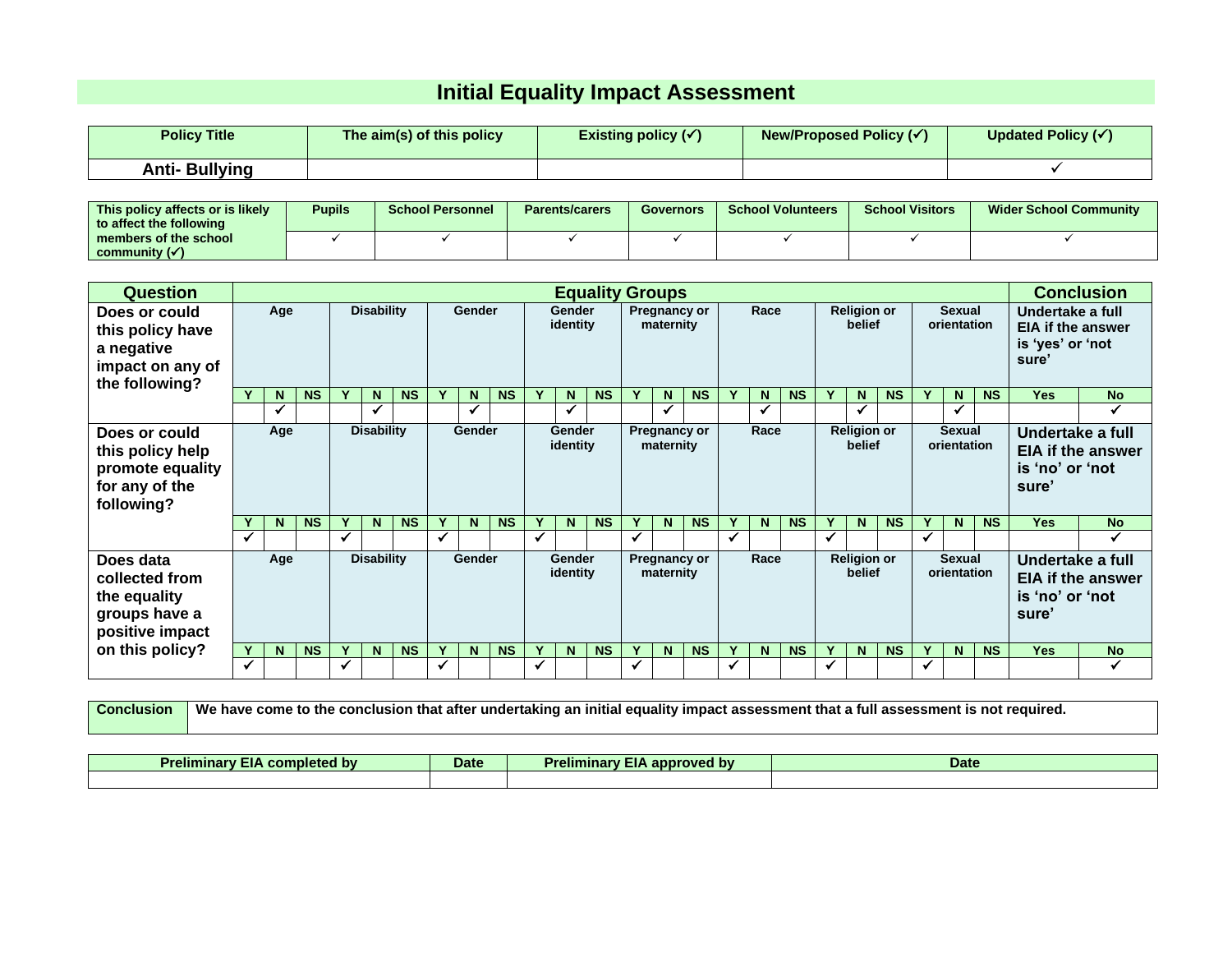# **Policy Evaluation**

| <b>Points to be considered</b>                                 | <b>Yes</b> | <b>No</b> | N/A | <b>Please supply evidence</b> |
|----------------------------------------------------------------|------------|-----------|-----|-------------------------------|
| • Policy annually reviewed                                     |            |           |     |                               |
| • Policy in line with current legislation                      |            |           |     |                               |
| • Coordinator in place                                         |            |           |     |                               |
| • Nominated governor in place                                  |            |           |     |                               |
| • Coordinator carries out role effectively                     |            |           |     |                               |
| • Headteacher, coordinator and nominated governor work closely |            |           |     |                               |
| • Policy endorsed by governing body                            |            |           |     |                               |
| • Policy regularly discussed at meetings of the governing body |            |           |     |                               |
| • School personnel aware of this policy                        |            |           |     |                               |
| • School personnel comply with this policy                     |            |           |     |                               |
| • Pupils aware of this policy                                  |            |           |     |                               |
| • Parents aware of this policy                                 |            |           |     |                               |
| • Visitors aware of this policy                                |            |           |     |                               |
| • Local community aware of this policy                         |            |           |     |                               |
| • Funding in place                                             |            |           |     |                               |
| • Policy complies with the Equality Act                        |            |           |     |                               |
| • Equality Impact Assessment undertaken                        |            |           |     |                               |
| • Policy referred to the School Handbook                       |            |           |     |                               |
| • Policy available from the school office                      |            |           |     |                               |
| • Policy available from the school website                     |            |           |     |                               |
| • School Council involved with policy development              |            |           |     |                               |
| • All stakeholders take part in questionnaires and surveys     |            |           |     |                               |
| • All associated training in place                             |            |           |     |                               |
| • All outlined procedures complied with                        |            |           |     |                               |
| • Linked policies in place and up to date                      |            |           |     |                               |
| • Associated policies in place and up to date                  |            |           |     |                               |
| A statement outlining the overall effectiveness of this policy |            |           |     |                               |
|                                                                |            |           |     |                               |

**Policy Approval Form**